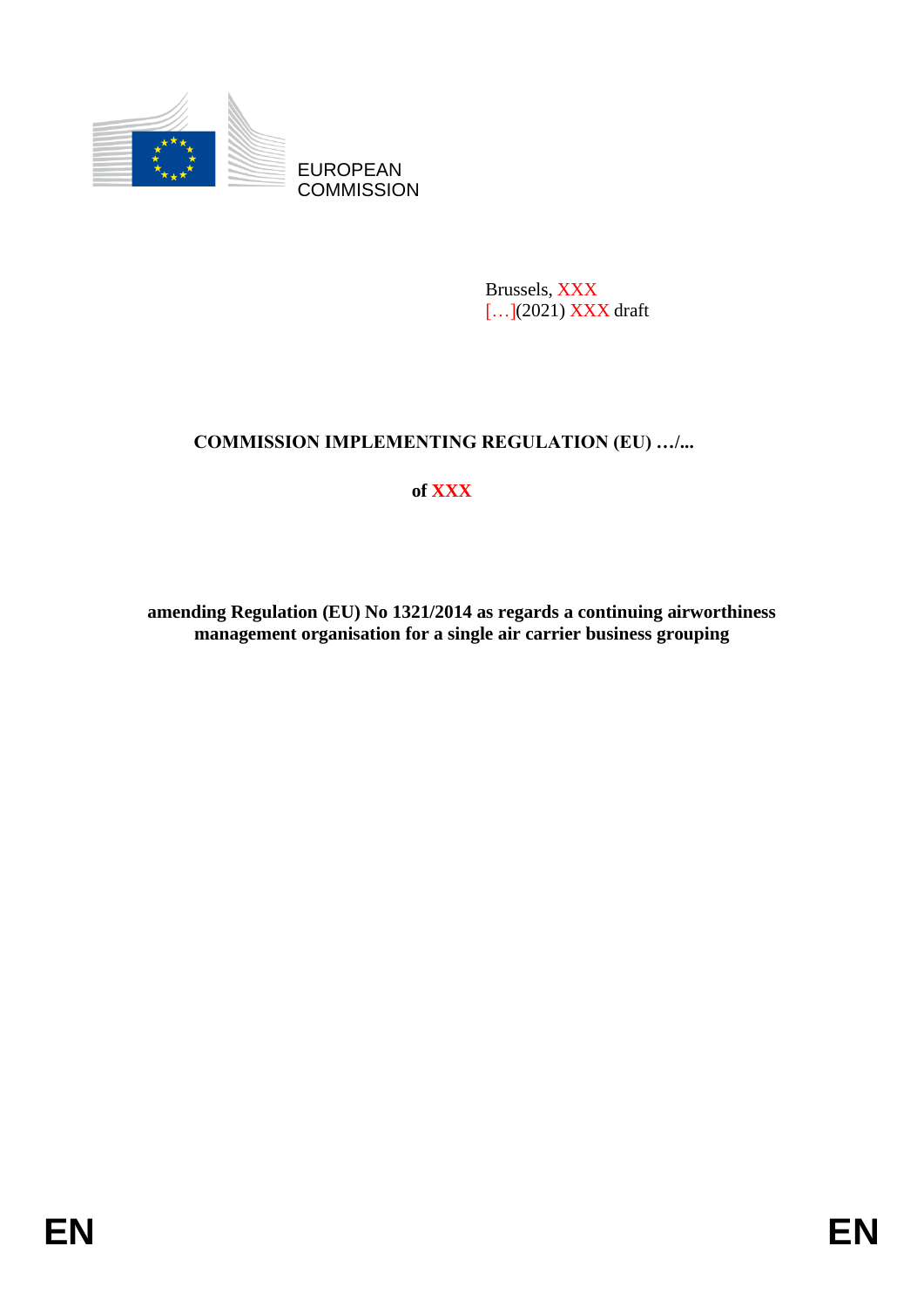### **COMMISSION IMPLEMENTING REGULATION (EU) …/...**

## **of XXX**

#### **amending Regulation (EU) No 1321/2014 as regards a continuing airworthiness management organisation for a single air carrier business grouping**

#### THE EUROPEAN COMMISSION,

Having regard to the Treaty on the Functioning of the European Union,

Having regard to Regulation (EU) 2018/1139 of the European Parliament and of the Council of 4 July 2018 on common rules in the field of civil aviation and establishing a European Union Aviation Safety Agency, and amending Regulations (EC) No 2111/2005, (EC) No 1008/2008, (EU) No 996/2010, (EU) No 376/2014 and Directives 2014/30/EU and 2014/53/EU of the European Parliament and of the Council, and repealing Regulations (EC) No 552/2004 and (EC) No 216/2008 of the European Parliament and of the Council and Council Regulation (EEC) No 3922/91  $(1)$ , and in particular Article 17(1) and Article 62(14) and (15) thereof,

Whereas:

- (1) Commission Regulation (EU) No  $1321/2014$  (<sup>2</sup>) lays down the requirements for the continuing airworthiness of aircraft, including the requirements for its management.
- (2) In accordance with Annex I (Part-M) to Regulation (EU) No 1321/2014, in the case of aircraft used by air carriers licensed in accordance with Regulation (EC) No 1008/2008 ( 3 ), the operator shall be responsible for the continuing airworthiness of the aircraft it operates and shall be approved, as part of its air operator certificate, as a continuing airworthiness management organisation ('CAMO') pursuant to Annex Vc (Part-CAMO).
- (3) When air carriers form part of a single business grouping, this requirement creates certain barriers to the establishment and implementation of a common continuing airworthiness (CAW) management system for all aircraft that are operated by that grouping. The lack of such a common CAW management system results in duplication of tasks because the organisations do not benefit from having similar objectives and procedures, and in prevention of short-time interoperability of aircraft between different AOC holders.
- (4) Moreover, the current situation is considered by industry to create a competitive disadvantage compared to other non-EU air operators, which are not subject to such legal constraints.
- (5) The above-mentioned issues are of particular importance in the current COVID-19 pandemic context, in which every efficiency gain will contribute to a quicker recovery

 $($ <sup>1</sup> ) [OJ L 212, 22.8.2018, p. 1.](https://eur-lex.europa.eu/legal-content/EN/AUTO/?uri=OJ:L:2018:212:TOC)

 $($ <sup>2</sup> ) Commission Regulation (EU) No 1321/2014 of 26 November 2014 on the continuing airworthiness of aircraft and aeronautical products, parts and appliances, and on the approval of organisations and personnel involved in these tasks [\(OJ L 362, 17.12.2014, p. 1\)](https://eur-lex.europa.eu/legal-content/EN/AUTO/?uri=OJ:L:2014:362:TOC).

 $\binom{3}{ }$ ) Regulation (EC) No 1008/2008 of the European Parliament and of the Council of 24 September 2008 on common rules for the operation of air services in the Community (Recast) [\(OJ L 293, 31.10.2008, p. 3\)](https://eur-lex.europa.eu/legal-content/EN/AUTO/?uri=OJ:L:2008:293:TOC).